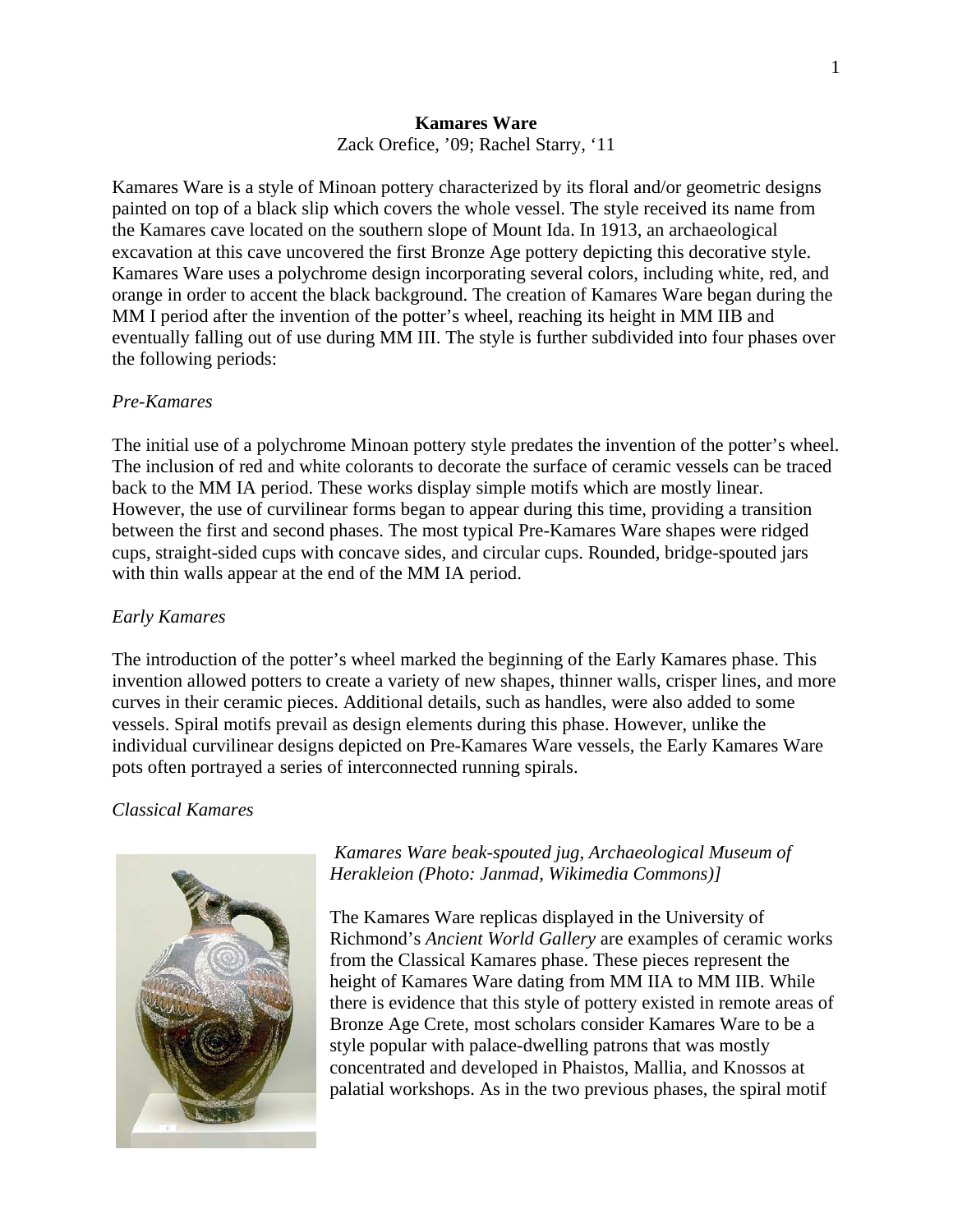is continued and further embellished with the addition of coils and petals. Also, natural forms such as flowers and grass begin to make an appearance. These spiral and natural motifs were often combined in diverse and unique ways in order to create a truly innovative design, one which was frequently repeated on both sides of a vessel.

#### *Post-Kamares*

While the use of a polychrome style continued into MM III, the production of Kamares Ware declined in this period. White becomes the preferred color of paint, while red only provides accents in the form of subsidiary bands or dots. The complex spiral motifs common in the previous phases are now replaced with simple white ornamentation, usually taking the form of smaller spirals, grass clumps, or foliage. In addition, a pictorial style is found on some Post-Kamares pottery. Many of these ceramic vessels depict naturalistic scenes, perhaps reflecting palatial murals from the same time period.

While these four phases delineate the development of Kamares Ware throughout the MM period, these divisions did not begin or end abruptly. There was an overlapping of artistic designs between each phase, and categories serve to classify groups of Kamares Ware with similar aesthetic characteristics. Because of its long and diverse tradition, Kamares Ware contains a wide variety of ornamentation. The main decorative characteristics are:

*Polychromy* - the use of different colors like red, orange, yellow, and white applied to a dark slip or bare clay, allowing for a variety of aesthetic effects

*Flora and Fauna Motifs* – the incorporation of plant and animal designs (with Kamares Ware the first Minoan style to do so)

*Complex Ornament* – the depiction of multi-lined, geometric patterns which include curvilinear shapes and flowing lines, as opposed to simple, strictly linear patterns

*Complex Syntax* – the arrangement of a variety of motifs across the surface of a vessel in a harmonious manner, including such effects as twisting, flowing, and swirling linear movement

*Inventiveness* – the nature of Kamares Ware which defies a complete cataloguing of its ornamentation, as excavations continually uncover new examples of its use, making creativity appear to be a driving force behind the production of this kind of vessel during the MM period

As a style, Kamares Ware is known for its graceful designs and varied color schemes. Many consider these works to be ceramic masterpieces, and their style characterizes the period in which they were created. The pottery's polychrome nature displays a more creative approach to decoration, explaining the fact that Kamares Ware occasionally receives greater praise other Minoan pottery styles.